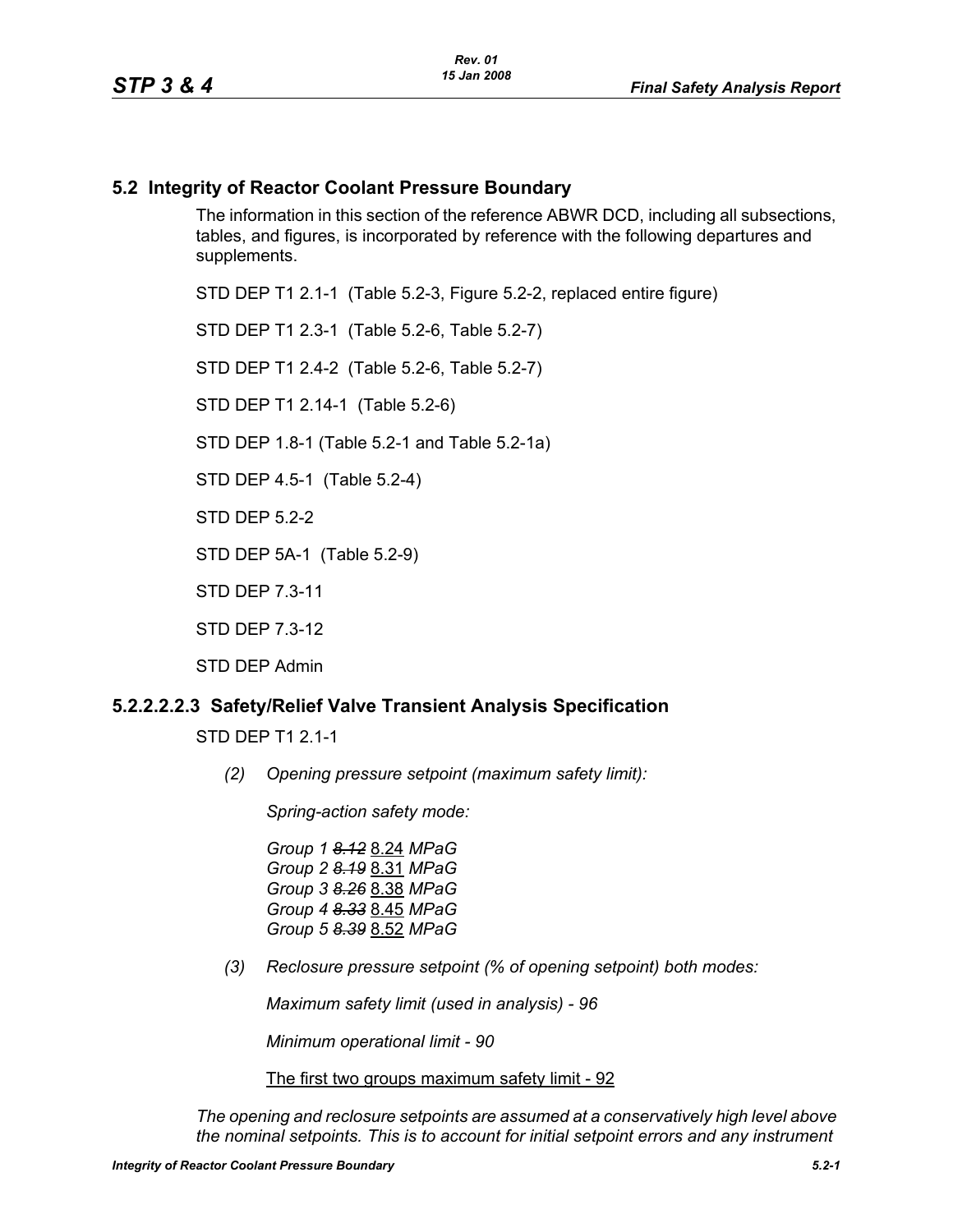*setpoint drift that might occur during operation. Typically the assumed setpoints in the analysis are at least 1%* 3% *above the actual nameplate setpoints. Conservative SRV response characteristics are also assumed; therefore, the analysis conservatively bounds all SRV operating conditions.* 

### **5.2.2.2.3.1 Safety/Relief Valve Capacity**

STD DEP T1 2.1-1

*The required SRV capacity is determined by analyzing the pressure rise from an MSIV closure with a flux scram transient. Results of this analysis are given in Figure 5.2-2 . The peak vessel bottom pressure calculated is 8.79* 9.09 *MPaG, which is well below the acceptance limit of 9.48 MPaG. The results show that only 12 valves are required to meet the design requirement with adequate margin.* The analysis assumes one of the 12 SRVs fails on demand.

## **5.2.3.2.2.3 Source of Impurities**

STD DEP Admin

*Condenser tubes and tube sheets* materials *are required to be made of titanium alloys* specified in subsection 10.4.1.2.3.

### **5.2.3.2.3 Compatibility of Construction Materials with Reactor Coolant**

STD DEP 4.5-1

*The construction materials exposed to the reactor coolant consist of the following:*

- *(1) Solution-annealed austenitic stainless steels (both wrought and cast), Types 304, 304L, 316LN, 316L*, *and XM-19,* CF3, CF3A and CF3M*.*
- *(2) Nickel-based alloy (including* Niobium Modified Alloy *600 and X-750) and alloy steel.*

## **5.2.4.2.2 Piping, Pumps, Valves and Supports**

#### STD DFP 5 2-2

*Straight sections of pipe and spool pieces shall be added between fittings. The minimum length of the spool piece has been determined by using the formula L = 2T + 152 mm, where L equals the length of the spool piece (not including weld preparation) and T equals the pipe wall thickness.* Where less than the minimum straight section length is used, an evaluation is performed to ensure that sufficient access exists to perform the required examinations.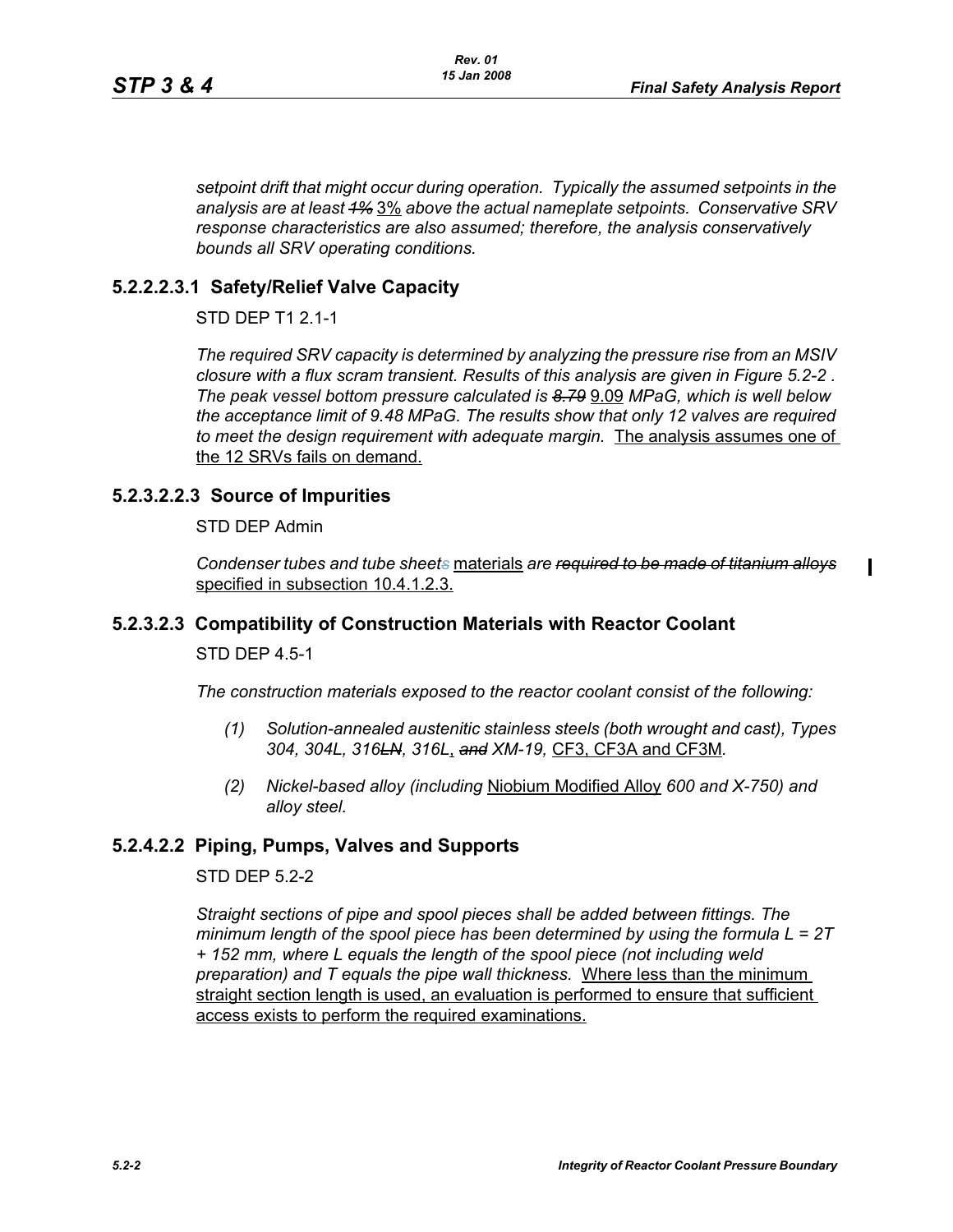# **5.2.4.3.1 Examination Categories**

STD DFP 5 2-2

*For the preservice examination, all of the items selected for inservice examination shall*  be performed once in accordance with ASME Code Section XI, Subsection IWB-2200, including essentially 100% of the pressure retaining welds in all Class 1 components, *with the exception of the examinations specifically excluded by ASME Code Section XI from preservice requirements, such as* surface or volumetric examinations of welds in lines smaller than NPS 1, volumetric examinations of welds in lines smaller than NPS 4, *VT-3 examination of valve body and pump casing internal surfaces (B-L-2 and B-M-2 examination categories, respectively) and the visual VT-2 examinations for categories B-E and B-P*. If the as-built design incorporates external Category B-O control rod drive housing welds, the preservice examination shall be extended to include 100% of the welds in the installed peripheral control rod drive housings only in accordance with IWB-2200.

## **5.2.4.3.2.1 Ultrasonic Examination of the Reactor Vessel**

STD DEP 5A-1

*The GE Reactor Vessel Inspection System (GERIS) meets the detection and sizing requirements of Regulatory Guide 1.150, as cited in Table 5.2-9. Inner radius examinations are performed from the outside of the nozzle using several compound angle transducer wedges to obtain complete coverage of the required examination volume. Electronic gating used in the GERIS records up to eight different reflectors simultaneously to assure that all relevant indications are recorded. Appendix 5A demonstrates compliance with Regulatory Guide 1.150.* The ultrasonic system for examination of the reactor vessel meets the qualification requirements discussed in Subsection 5.2.4.3.4.

## **5.2.5.1.1 Detection of Leakage Within Drywell**

STD DEP T1 2.4-2

STD DEP 7.3-11

*The detection of small identified leakage within the drywell is accomplished by monitoring drywell equipment drain sump pump activity and sump level increases. The equipment drain sump level monitoring instruments will activate an alarm in the control room when the identified* total *leak rate reaches 95* 114 *liters/min.*

*Equipment drain sump pump activity and sump level increases will be caused primarily from leaks from large process valves through valve stem drain lines.*

*The determination of the source of other identified leakage within the drywell is accomplished by (1) monitoring the reactor vessel head seal drain line pressure, (2) monitoring temperature in the valve stem seals drain line to the equipment drain sump, and* NOT USED *(3) monitoring temperature in the SRV discharge lines to the suppression pool to detect leakage through each of the SRVs. All of these monitors*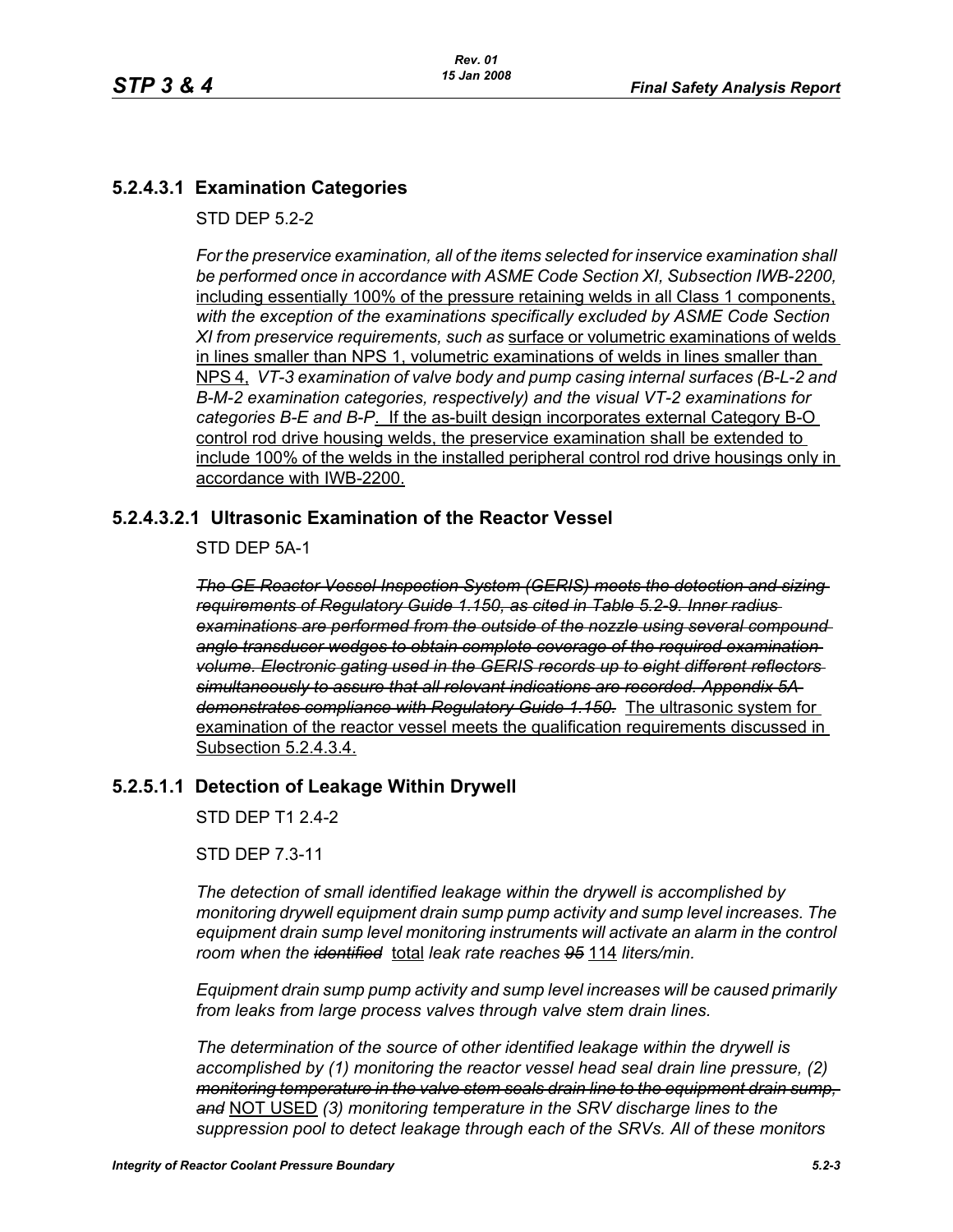*continuously indicate and/or record in the control room and will trip and activate an alarm in the control room on detection of leakage from monitored components.* 

*Excessive leakage inside the drywell (e.g., process line break or loss-of-coolant accident) is detected by high drywell pressure, low reactor water level, or high steamline flow (for breaks downstream of the flow elements). The instrumentation channels for these variables will trip when the monitored variable exceeds predetermined limits to activate an alarm and trip the isolation logic, which will close appropriate isolation valves.*

*The alarms, indication and isolation trip functions performed by the foregoing leak detection methods are summarized in Tables 5.2-6 and 5.2-7.*

*Listed below are the variables monitored for detection of leakage from piping and equipment located within the drywell:*

- *(1) High drywell temperature*
- *(2) High temperature in the valve stem seal (packing) drain lines* NOT USED
- *(3) High flow rate from the drywell floor and equipment drain sumps*
- *(4) High steamline flow rate (for leaks downstream of flow elements in main steamline and RCIC steamline)*
- *(5) High drywell pressure*
- *(6) High fission product releases*
- *(7) Reactor vessel low water level*
- *(8) Reactor vessel head seal drain line high pressure*
- *(9) SRV discharge piping high temperature*
- *(10)* Feedwater lines pressure difference

#### **5.2.5.1.2 Detection of Leakage External to Drywell**

STD DEP T1 2.3-1

- *(2) (1) Within steam tunnel (between primary containment and turbine building):*
	- *(a) High radiation in main steamlines (steam tunnel)* NOT USED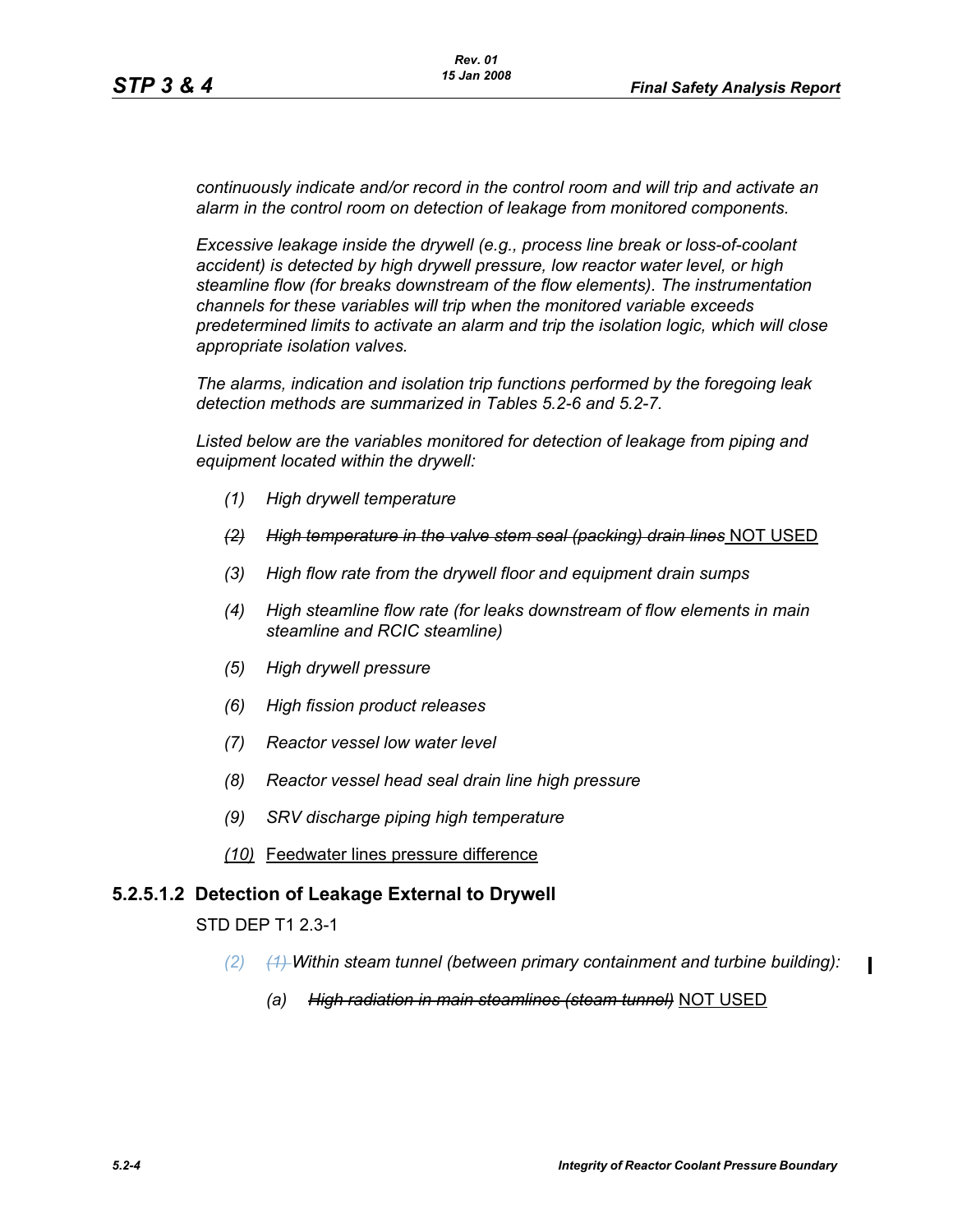# **5.2.5.2.1 Leak Detection Instrumentation and Monitoring Inside the Drywell** STD DFP T1 2 4-2

STD DEP 7.3-11

(10) *(1) Valve Stem Packing Leakage Monitoring* NOT USED

*Large (two inch or larger) remote power-operated valves located in the drywell for the Nuclear Boiler, Reactor Water Cleanup, Reactor Core Isolation Cooling, and Residual Heat Removal Systems are fitted with drain lines from the valve stems, from between the two sets of valve steam packing. Leakage through the inner packing is carried to the drywell equipment drain sump. Leakage during hydro-testing may be observed in drain line sight glasses installed in each drain line. Also, each drainline is equipped with temperature sensors for detecting leakage. A remote-operated solenoid valve on each line may be closed to shut off the leakage flow through the first seal in order to take advantage of the second seal, and may be used during plant operation, in conjunction with the sump instrumentation, to identify the specific process valve which is leaking.*

*(14)* Feedwater Lines Pressure Difference

The Feedwater lines are monitored for excessive pressure differences that would indicate a break has occurred in one of the lines. Four channels are provided. A confirmatory high drywell pressure signal is also needed to initiate a trip of condensate pumps.

#### **5.2.5.2.2 Leak Detection Instrumentation and Monitoring External to Drywell**

STD DEP T1 2.3-1

#### *(6) Main Steamline Radiation Monitoring* NOT USED.

*Main steamline radiation is monitored by gamma sensitive radiation monitors of the Process Radiation Monitoring System (PRMS). The PRMS provide four divisional channel trip signals to the LDS to close all MSIVs and the MSL drain valves upon detection of high radiation in the main steamline tunnel area. A reactor trip (scram) is also initiated by the same PRMS channel trip signals. The PRMS trip signals are also used to shutdown the main condenser mechanical vacuum pump and isolate its discharge line. The detectors are geometrically arranged to detect significant increases in radiation level with any number of main steamlines in operation. Control room indications and alarms are provided by the PRM System.RCIC Steamline Pressure Monitors.*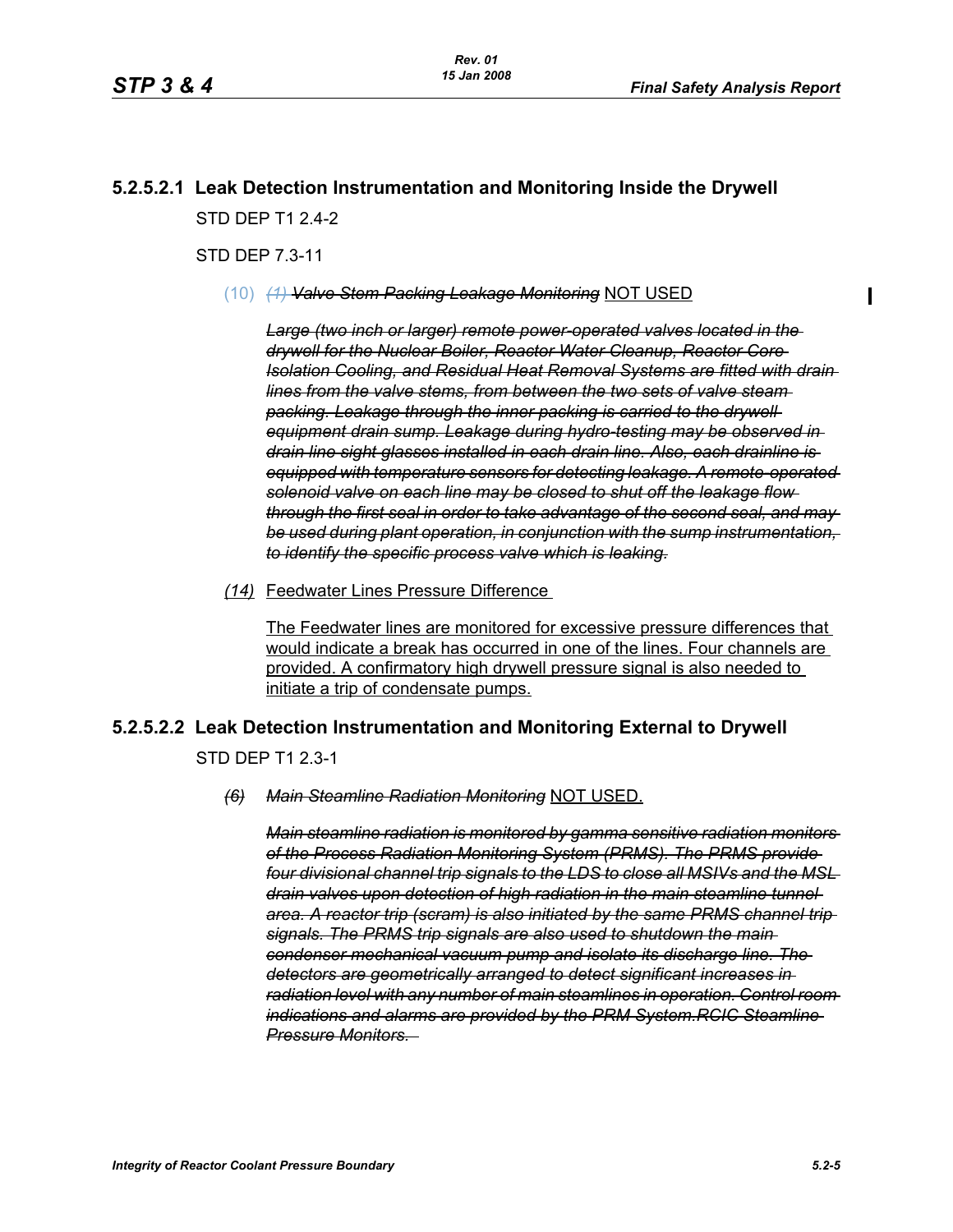$\blacksquare$ 

## **5.2.5.4.1 Total Leakage Rate**

STD DEP 7.3-12

*The total reactor coolant leakage rate consists of all leakage (identified and unidentified) that flows to the drywell floor drain and equipment drain sumps. The total leakage rate limit is well within the makeup capability of the RCIC System (182 m3/h). The total reactor coolant leakage rate limit is established at 95* 114 *liters/min. The identified and unidentified leakage rate limits are established at 95 liters/min and 3.785 liters/min, respectively.*

*The total leakage rate limit is established low enough to prevent overflow of the sumps. The equipment drain sumps and the floor drain sumps, which collect all leakage, are each pumped out by two 10 m3/h pumps.*

*If either the total or unidentified leak rate limit is exceeded, an orderly shutdown shall be initiated and the reactor shall be placed in a cold shutdown condition within 24* 36 *hours.*

## **5.2.5.5.1 Unidentified Leakage Rate**

STD DEP 7.3-12

*The unidentified leakage rate is the portion of the total leakage rate received in the drywell sumps that is not identified as previously described. A threat of significant compromise to the nuclear system process barrier exists if the barrier contains a crack that is large enough to propagate rapidly (critical crack length). The unidentified*  leakage rate limit must be low because of the possibility that most of the unidentified *leakage rate might be emitted from a single crack* break *in the nuclear system process barrier.*

*An allowance for leakage that does not compromise barrier integrity and is not identifiable is established for normal plant operation.*

*The unidentified leakage rate limit is established at 3.785* 19 *liters/min to allow time for corrective action before the process barrier could be significantly compromised. This unidentified leakage rate is a small fraction of the calculated flow from a critical crack in a primary system pipe (Appendix 3E).*

#### **5.2.5.5.2 Margins of Safety**

STD DEP 7.3-12

*The margins of safety for a detectable flaw to reach critical size are presented in Subsection 5.2.5.5.3. Figure 3E-22 shows general relationships between crack length, leak rate, stress, and line size using mathematical models.*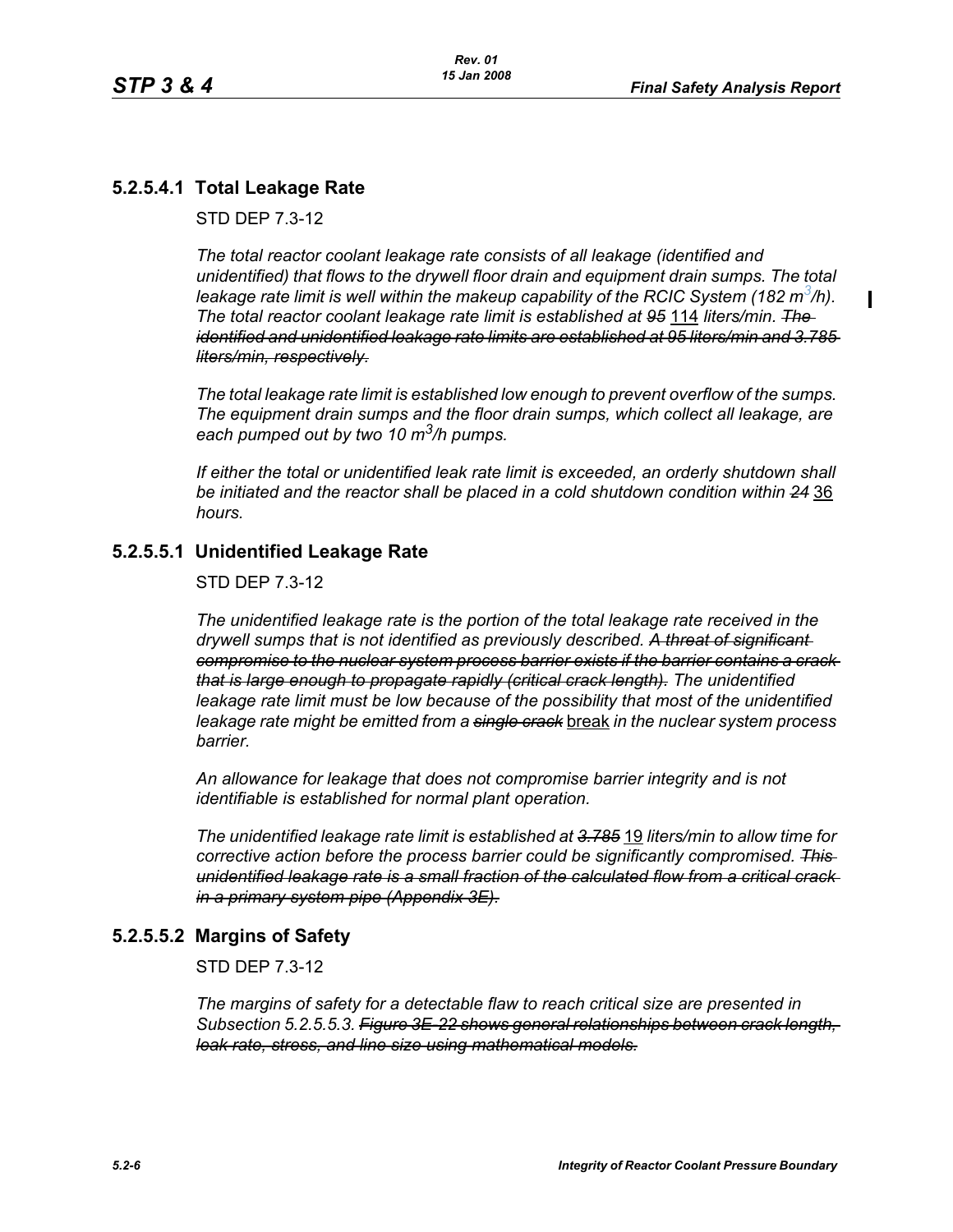### **5.2.5.9 Regulatory Guide 1.45: Compliance**

STD DEP 7.3-12

*The Limiting unidentified leakage to 3.785* 19 *liters/min and identified* total *leakage to 95* 114 *liters/min satisfies Position C.9.*

#### **5.2.6 COL License Information**

#### **5.2.6.1 Conversion of Indications**

The following site-specific supplement addresses COL License Information Item 5.1.

Surveillance procedures convert the drywell leakage indications into a common leakage equivalent for unidentified and identified leakage to ensure that leakage requirements in the Technical Specifications are met. The surveillance procedure measures levels in various leakage collection tanks over prescribed time frames and converts these levels into a leakage rate.

#### **5.2.6.2 Plant-Specific ISI/PSI**

The following standard supplement address COL License Information Item 5.2.

The ISI/PSI program shall include reference to code edition and addenda of ASME Code section XI that will be used for selecting of components for examinations, list of components subject to examination, a description of the components exempted from examination by applicable code, and isometric drawings used for examination. NRC requirements for performance demonstration of ultrasonic examination of reactor pressure vessels for preservice and inservice inspections, once addressed by Regulatory Guide 1.150 will be conducted in accordance with ASME Section XI, Appendix VIII as required by 10 CFR 50.55a. This COL License Information Item is addressed by the commitment to provide a comprehensive PSI and ISI program plan to the NRC at least 12 months prior to respective unit commercial power operation as discussed in Subsection 6.6.9.1. (COM 6.6-1)

#### **5.2.6.3 Reactor Vessel Water Level Instrumentation**

The following standard supplement addresses COL License Information Item 5.3.

The Reactor Vessel Water Level Instrumentation backfill water flow is supplied from the Control Rod Drive (CRD) system to the reactor water level instrumentation leg to prevent potential formation of gas pocket (large bubbles) in the reference leg. The impact of non-condensable gases on the accuracy of reactor vessel level measurements is considered in the system design. The CRD system provides a process flow of approximately 4 L/min and is based on the results of BWR Owners Group testing in response to NRC Bulletin 93-03. This flow value is confirmed during preoperational testing in accordance with FSAR Subsection 14.2.12.16(3)(d).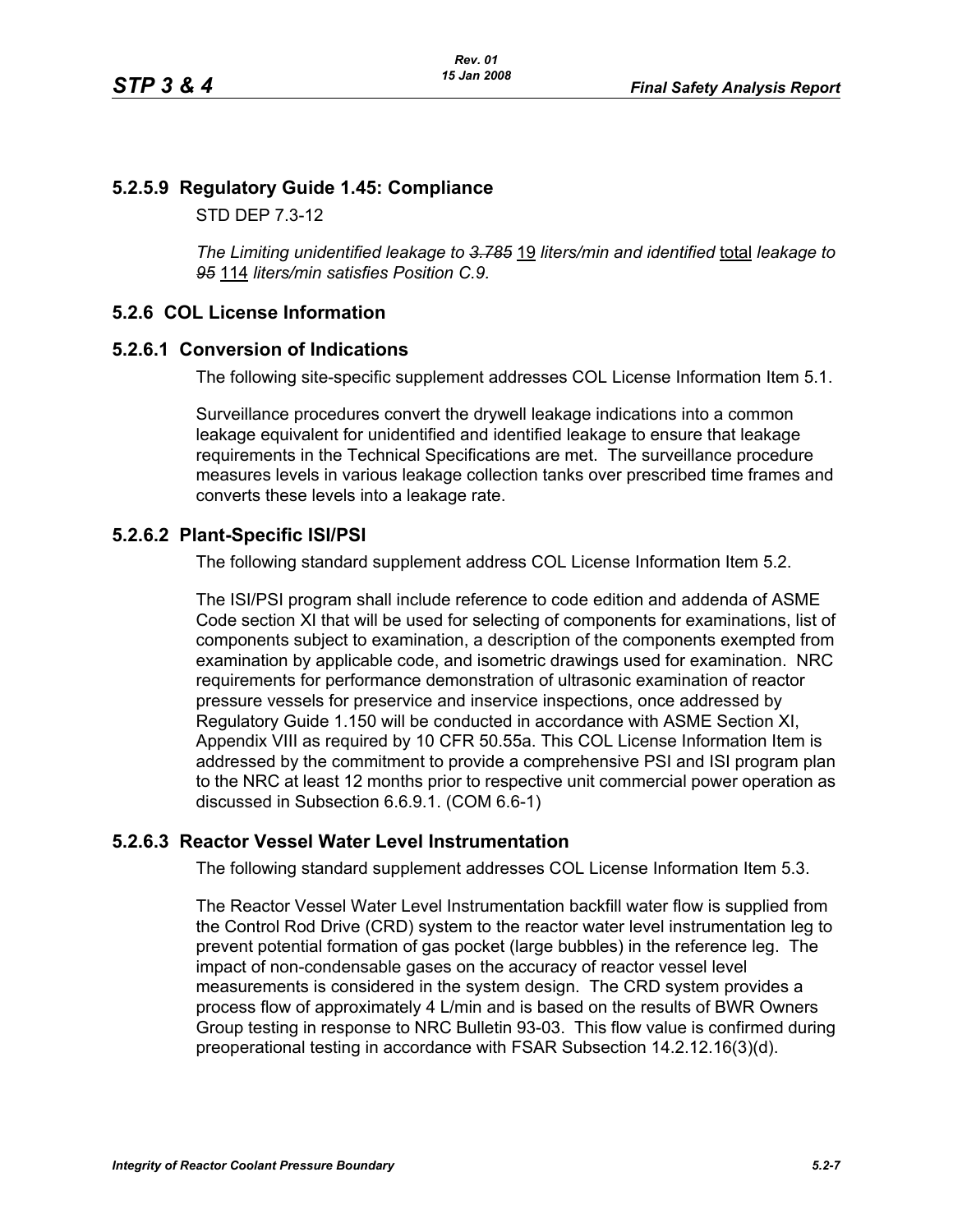| <b>Number</b>            | <b>Title</b> | <b>Applicable Equipment</b>       | <b>Remarks</b>                                    |
|--------------------------|--------------|-----------------------------------|---------------------------------------------------|
| <b>IN-60-5</b>           | (33)         | <b>Core Support</b>               | Accepted per RG 1.84                              |
| $IN - 71 - 15$           | (1)          | Component Support]*               | Accepted per RG 4.85 1.84                         |
| $IN - 71 - 17$           | (1)          | <b>Component Support]*</b>        | Accepted per RG 1.84                              |
| $IN-122-2$               | (2)          | Piping]*                          | Accepted per RG 1.84                              |
| [N-247                   | (3)          | Component Support]*               | Accepted per RG 1.84                              |
| IN-249-9<br>$[N-249-14]$ | (4)          | Component Support]*               | <b>Conditionally Accepted per</b><br>RG 4.85 1.84 |
| $IN-309-1$               | (5)          | Component Support]*               | Accepted per RG 1.84                              |
| $IN-313$                 | (6)          | Piping]*                          | Accepted per RG 1.84                              |
| $IN-316$                 | (7)          | Piping]*                          | Accepted per RG 1.84                              |
| $fN-318-3$<br>$IN-318-5$ | (8)          | Piping]*                          | <b>Conditionally Accepted per</b><br>RG 1.84      |
| $IN-319$                 | (9)          | Piping]*                          | Accepted per RG 1.84                              |
| $[N-319-3]$              | (9)          | Piping]*                          | Accepted per RG 1.84                              |
| $IN-391-2$               | (10)         | Piping]*                          | Accepted per RG 1.84                              |
| $IN-392-3$               | (11)         | Piping]*                          | Accepted per RG 1.84                              |
| $IN-393$                 | (12)         | Piping]*                          | Accepted per RG 1.84                              |
| $IN-411-1$               | (13)         | Piping]*                          | Conditionally Accepted per<br>RG 1.84             |
| [N-414                   | (14)         | Component Support]*               | Accepted per RG 1.84                              |
| [N-430                   | (15)         | Component Support]*               | Accepted per RG 1.84                              |
| N-236-1                  | (16)         | Containment                       | <b>Conditionally Accepted Per</b><br>RG 1.147     |
| N-307-1<br>N-307-2       | (17)         | <b>RPV Studs</b>                  | Accepted per RG 1.147                             |
| N-416-3                  | (20)         | Piping                            | Accepted Per RG 1.147                             |
| N-432                    | (21)         | Class 1 Components                | Accepted Per RG 1.147                             |
| N-435-1                  | (22)         | Class 2 Vessels                   | Accepted Per RG 1.147                             |
| N-457                    | (23)         | <b>Bolt and Studs</b>             | Accepted Per RG 1.147                             |
| $N-463-1$                | (24)         | Piping                            | Accepted Per RG 1.147                             |
| N-460                    | (25)         | Class 1 & 2 Components and Piping | Accepted Per RG 1.147                             |
| N-472                    | (26)         | Pumps                             | Accepted Per RG 1.147                             |

## **Table 5.2-1 Reactor Coolant Pressure Boundary Components Applicable Code Cases**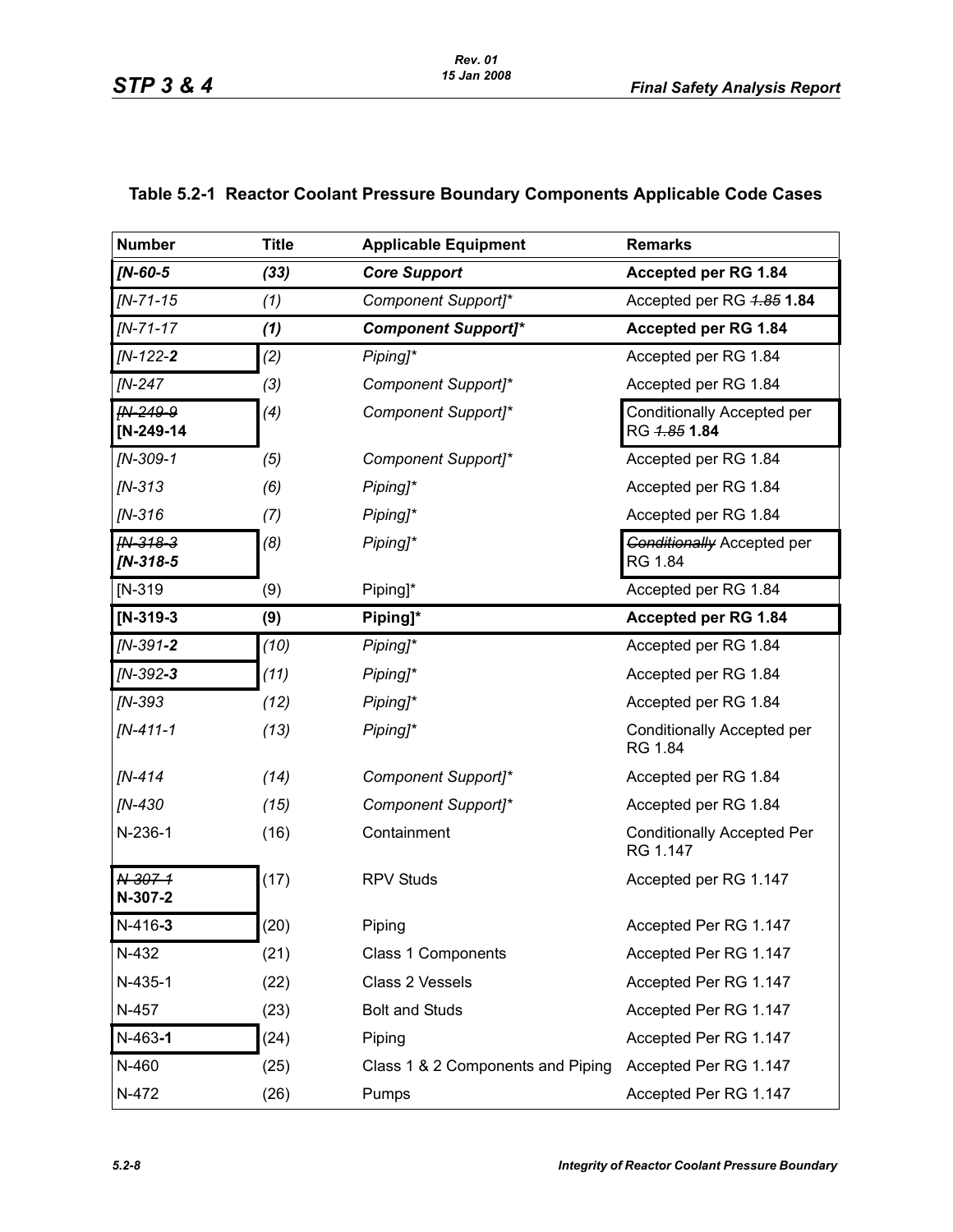| Table 5.2-1  Reactor Coolant Pressure Boundary Components Applicable Code Cases |
|---------------------------------------------------------------------------------|
| (Continued)                                                                     |

| <b>Number</b> | <b>Title</b> | <b>Applicable Equipment</b>                                   | <b>Remarks</b>                                    |
|---------------|--------------|---------------------------------------------------------------|---------------------------------------------------|
| [N-476        | (26a)        | Component Support]*                                           | Accepted per RG 1.84                              |
| N-479-1       | (27)         | Main Steam System                                             | Not Listed in<br>Accepted per RG 1.147            |
| N-491         | (28)         | <b>Component Supports</b>                                     | <del>Not Listed in</del><br>Accepted per RG 1.147 |
| N-496         | (29)         | <b>Bolts and Studs</b>                                        | Not Listed in<br>Accepted per RG 1.147            |
| N-580-1       | (30)         | RPV, Reactor Internals, etc                                   | Accepted per RG 1.84                              |
| N-608         | (31)         | Use of Applicable Code Edition<br>and Addenda, NCA-1140(a)(2) | Accepted per RG 1.84                              |
| N-613-1       | (32)         | <b>Reactor Vessel</b>                                         | Accepted per RG 1.147                             |
| N-632         | (34)         | Containment                                                   | Accepted per RG 1.84                              |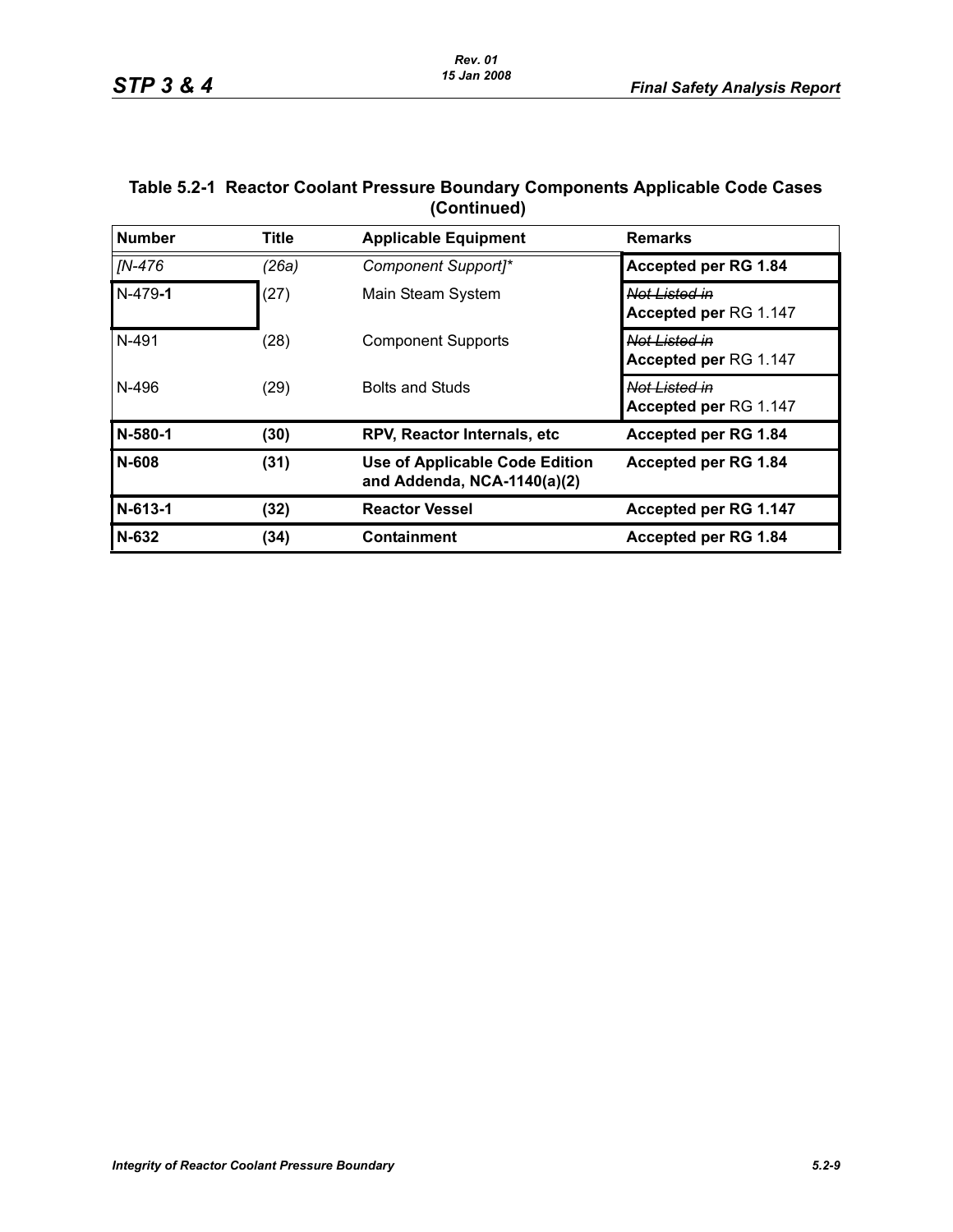#### **Table 5.2-1a Reactor Coolant Pressure Boundary Components Applicable Code Cases (Continued)**

| (30) | Use of Alloy 600 (UNS N066000) with Columbium added, Section III, Div. 1 (SC III File #N96-<br>44) (MC97-86)                                                                 |
|------|------------------------------------------------------------------------------------------------------------------------------------------------------------------------------|
| (31) | Applicable Code Edition and Addenda, NCA-1140(a)(2), Section III, Division 1                                                                                                 |
| (32) | UT Exam of Penetration Nozzles in Vessels, Category B-D, Item Nos. B3.10 and B3.90,<br>Reactor Nozzle to Vessel Welds, Figs. IWB 2500-7(a), (b), (c), Section XI, Division 1 |
| (33) | Material for Core Support Structures, Section III, Division 1                                                                                                                |
| (34) | Use of ASTM A 572, Grades 50 and 65 for Structural Attachments to Class CC<br><b>Containment Liners, Section III, Division 2.</b>                                            |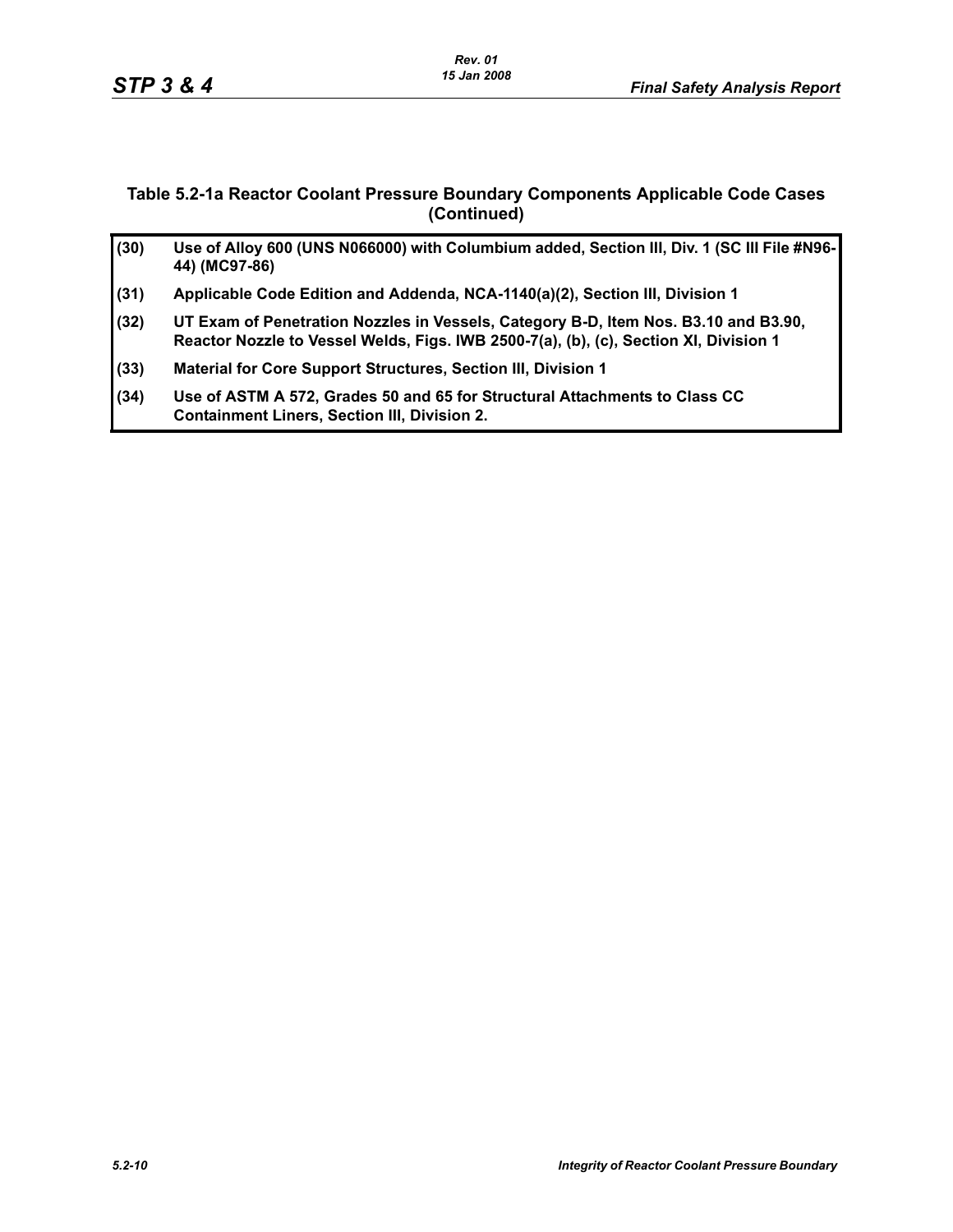| Number of<br>Valves <sup>*</sup> | <b>Spring Set Pressure</b><br>(MPaG) | <b>ASME Rated Capacity at</b><br>103% Spring Set Pressure<br>(kg/h each) | <b>Relief Pressure Set</b><br><b>Pressure (MPaG)</b> |
|----------------------------------|--------------------------------------|--------------------------------------------------------------------------|------------------------------------------------------|
|                                  | 7.928.00                             | <del>395,000</del> 398,725                                               | 7.51 7.58                                            |
| 1                                | 7.92800                              | <del>395,000</del> 398,725                                               | 7.58 7.65                                            |
| 4                                | 7.99 8.07                            | <del>399,000</del> 402,121                                               | 7.65 7.72                                            |
| 4                                | 8.068.14                             | 402,000 405,516                                                          | 7.72 7.79                                            |
| 4                                | 8.138.20                             | 406,000 408,912                                                          | 7.79 7.86                                            |
| 4                                | 8.20 8.27                            | 409,000 412,307                                                          | <del>7.85</del> 7.93                                 |

### **Table 5.2-3 Nuclear System Safety/Relief Valve Setpoints Set Pressures and Capacities**

\* Eight of the SRVs serve in the automatic depressurization function.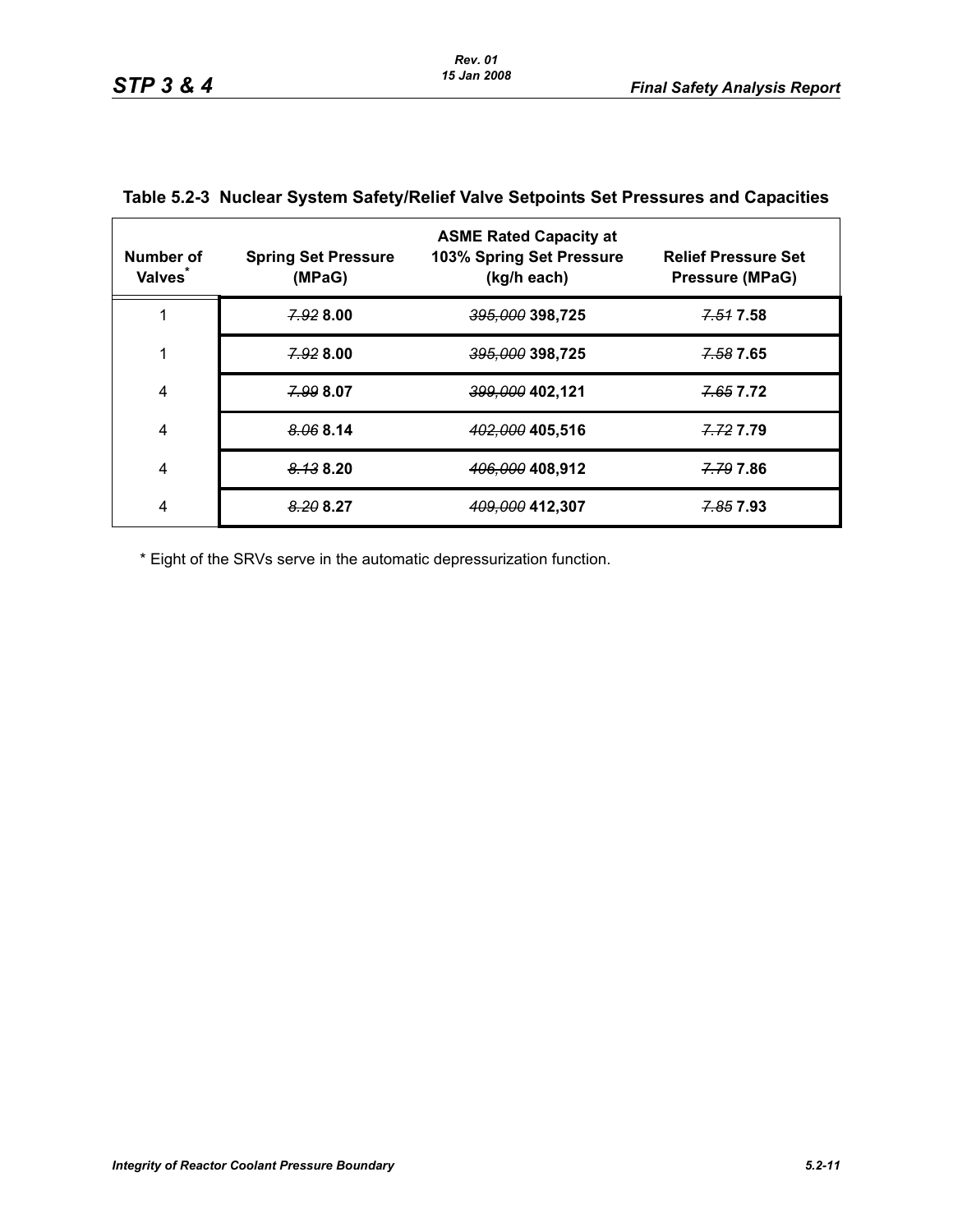| Component                      | Form                            | <b>Material</b>                                                                | <b>Specification</b><br>(ASTM/ASME)                                                     |
|--------------------------------|---------------------------------|--------------------------------------------------------------------------------|-----------------------------------------------------------------------------------------|
| Main Steam Isolation Valves    |                                 |                                                                                |                                                                                         |
| Valve Body                     | Cast                            | Carbon steel                                                                   | SA352 LCB                                                                               |
| Cover                          | Forged                          | Carbon Steel                                                                   | <b>SA350LF2</b>                                                                         |
| Poppet                         | Forged                          | <b>Carbon Steel</b>                                                            | <b>SA350LF2</b>                                                                         |
| Valve stem                     | Rod                             | <b>17-4 ph Precipitation</b><br><b>Hardened Stainless</b><br><b>Steel</b>      | SA 564 630 (H1100)                                                                      |
| Body bolt                      | <b>Bolting</b>                  | Low-Alloy steel                                                                | SA 540 B23 CL4 or 5                                                                     |
| Hex nuts                       | <b>Bolting Nuts</b>             | Low-Alloy steel                                                                | <b>SA 194 GR7</b>                                                                       |
| Main Steam Safety/Relief Valve |                                 |                                                                                |                                                                                         |
| <b>Body</b>                    | Forging or<br>Casting           | Carbon steel<br>Carbon steel                                                   | ASME SA 350 LF2<br>ASME SA 352 LCB                                                      |
| Bonnet (yoke)                  | Forging or<br>Casting           | Carbon steel<br>Carbon steel                                                   | ASME SA 350 LF2<br>ASME SA 352 LCB                                                      |
| Nozzle (seat)                  | Forging or<br>Casting           | Stainless steel<br>or<br>Carbon steel                                          | ASME SA 182 Gr F316 or<br>SA351 CF3 or CF 3M<br>ASME SA 350 LF2 or<br><b>SA 352 LCB</b> |
| Body to bonnet stud            | Bar/rod<br><b>Bolting</b>       | Low-Alloy steel                                                                | ASME SA 193 Gr B7                                                                       |
| Body to bonnet nut             | Bar/rod-<br><b>Bolting Nuts</b> | Low-Alloy steel                                                                | ASME SA 194 Gr 7                                                                        |
| <b>Disk</b>                    | Forging<br>or Casting           | <b>Alloy steel NiGrfe</b><br>NiCrFe Alloy Stainless ASME SA 351 CF 3A<br>steel | ASME SASB 637 Gr 718                                                                    |
| Spring washer<br>&             | Forging                         | Carbon steel                                                                   | ASME SA 105                                                                             |
| <b>Adjusting Screw</b><br>or   | <b>Bolting</b>                  | Alloy steel                                                                    | ASME SA 193 Gr B6<br>(Quenched + tempered or<br>normalized & tempered)                  |
| Setpoint adjustment assembly   | Forgings                        | Carbon and alloy steel<br>parts                                                | Multiple specifications                                                                 |

## **Table 5.2-4 Reactor Coolant Pressure Boundary Materials**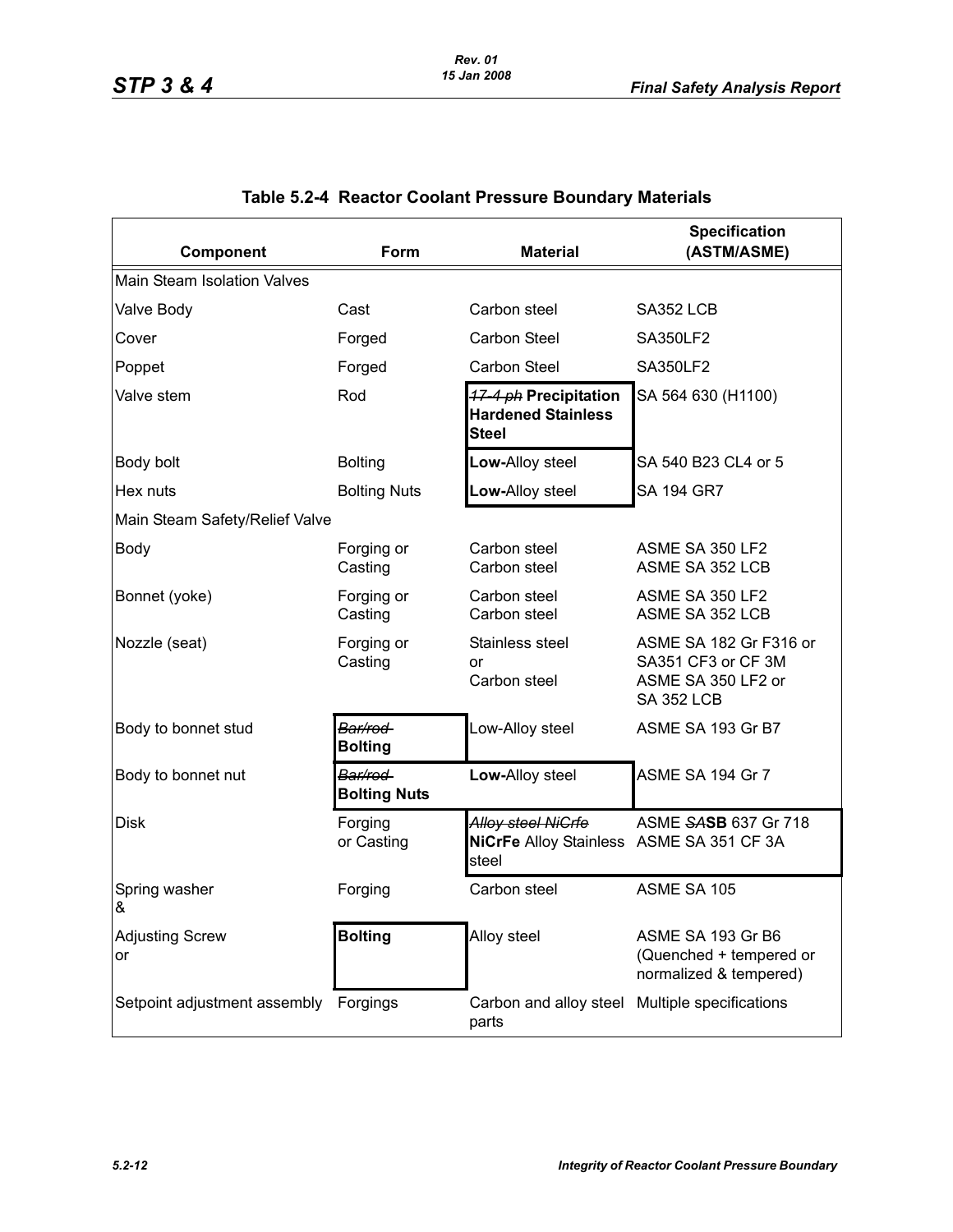| Component                                                          | Form                         | <b>Material</b>                           | <b>Specification</b><br>(ASTM/ASME)                                      |
|--------------------------------------------------------------------|------------------------------|-------------------------------------------|--------------------------------------------------------------------------|
| Spindle (stem)                                                     | Bar                          | Precipitation-hardened<br>stainless steel | ASTM A564 Type 630<br>(H 1100)                                           |
| Spring                                                             | Wire or Bellville<br>washers | Steel<br><b>Alloy Steel</b>               | ASTM A304 Gr 4161 N<br>45 Cr Mo V67                                      |
| Main Steam Piping (between RPV and the turbine stop valve)         |                              |                                           |                                                                          |
| Pipe                                                               | Seamless                     | Carbon steel                              | ASME SA 333 Gr. 6                                                        |
| Contour nozzle<br>200A 10.36 MpaG                                  | Forging                      | Garbon Low-Alloy<br>steel                 | ASME SA 350 LF 2 508<br><b>Class 3</b>                                   |
| Large groove flange                                                | Forging                      | Carbon steel                              | <b>ASME SA 350 LF 2</b>                                                  |
| 50A special nozzle                                                 | Forging                      | Carbon steel                              | ASME SA 350 LF2                                                          |
| Elbow                                                              | <b>Seamless</b>              | Carbon steel                              | ASME SA 420                                                              |
| Head fitting/penetration piping                                    | Forging                      | Carbon steel                              | ASME SA 350 LF2                                                          |
| Feedwater Piping (between RPV and the seismic interface restraint) |                              |                                           |                                                                          |
| Pipe                                                               | <b>Seamless</b>              | Carbon steel                              | ASME SA 333 Gr. 6                                                        |
| Elbow                                                              | <b>Seamless</b>              | Carbon steel                              | ASME SA 420                                                              |
| Head fitting/penetration piping                                    | Forging                      | Carbon steel                              | ASME SA 350 LF2                                                          |
| Nozzle                                                             | Forging                      | Carbon steel                              | ASME SA 350 LF2                                                          |
| <b>Recirculation Pump Motor Cover</b>                              |                              |                                           |                                                                          |
| Bottom flange (cover)                                              | Forging                      | Low-Alloy steel                           | ASME SA 533 Gr. B Class 1<br>or SA 508 Class 3                           |
| Stud                                                               | <b>Bolting</b>               | Low-Alloy steel                           | ASME SA 540 CL.3 Gr.B24<br>or SA 193, B7                                 |
| Nut                                                                | <b>Bolting Nuts</b>          | Low-Alloy steel                           | <b>ASME SA 194 Gr. 7</b>                                                 |
| <b>CRD</b>                                                         |                              |                                           |                                                                          |
| Middle flange                                                      | Forging                      | Stainless steel                           | SA 182, F304L* or <b>F</b> 316L*,<br>SA 182 or SA 336, F304* or<br>F316* |
| Spool piece                                                        | Forging                      | Stainless steel                           | SA 182, F304L* or F316L*,<br>SA 182 or SA 336, F304* or<br>F316*         |

## **Table 5.2-4 Reactor Coolant Pressure Boundary Materials (Continued)**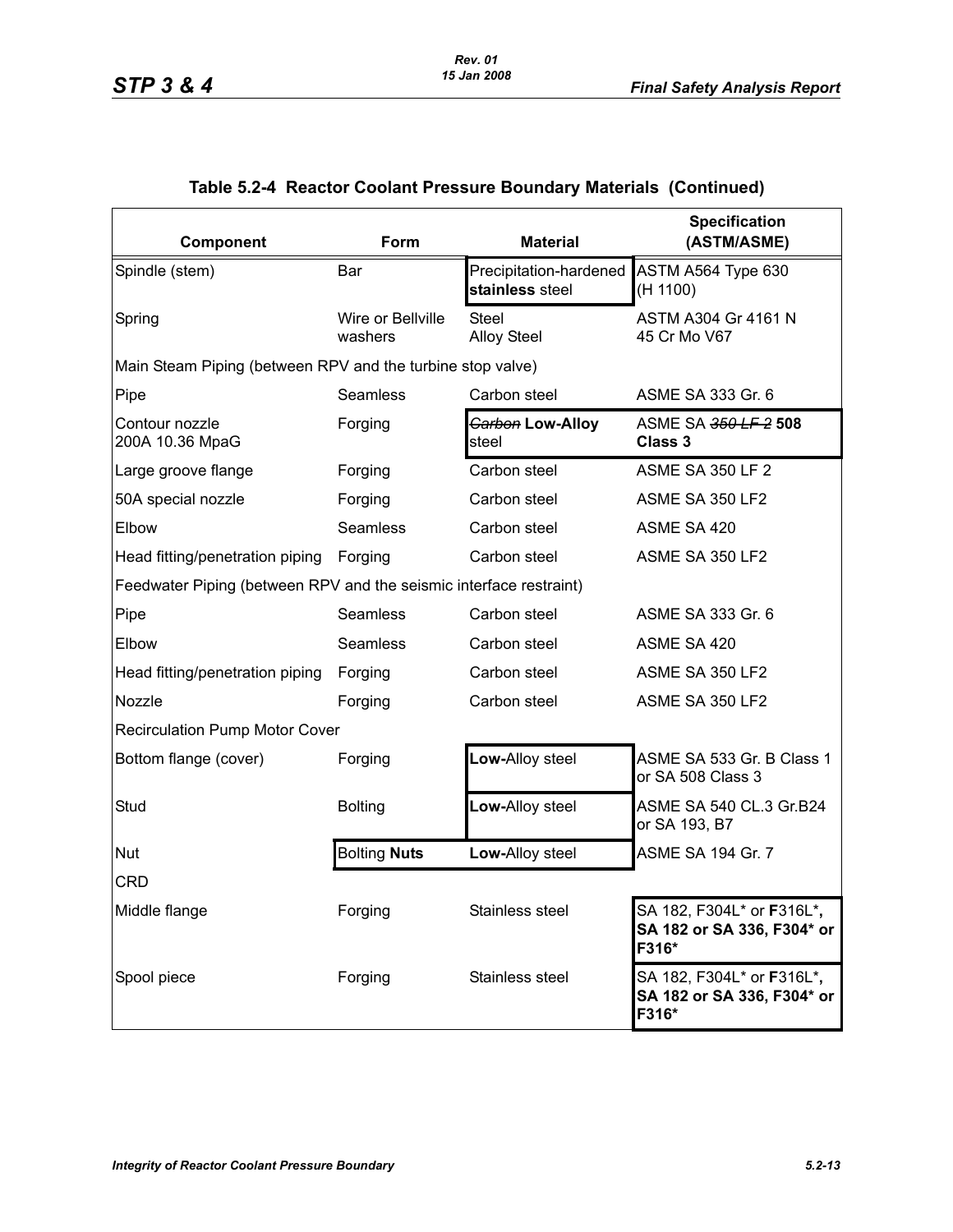| Component                                               | Form               | <b>Material</b>                                     | <b>Specification</b><br>(ASTM/ASME)                                                                                                   |
|---------------------------------------------------------|--------------------|-----------------------------------------------------|---------------------------------------------------------------------------------------------------------------------------------------|
| Mounting bolts                                          | <b>Bar Bolting</b> | Low-Alloy steel                                     | SA 194 SA 193, B7                                                                                                                     |
| Seal housing                                            | Forging            | Stainless steel                                     | SA 182, F304L* or F316L*,<br>SA 182 or SA 336, F304* or<br>F316*                                                                      |
| Seal housing nut                                        | Bar                | Precipitation<br><b>Hardened Stainless</b><br>steel | SA 564, 47-4PH 630(H1100)                                                                                                             |
| <b>Reactor Pressure Vessel</b>                          |                    |                                                     |                                                                                                                                       |
| Shells and Heads                                        | Plate              | Low-Alloy steel Mn-<br>1/2 Mo-1/2 Ni                | SA-533, Type B, Class 1                                                                                                               |
|                                                         | Forging            | 34 Ni-1/2 Mo-Cr-V<br>Low alloy steel                | SA-508, Class 3                                                                                                                       |
| Shell and Head<br>Flange                                | Forging            | 3/4 Ni-1/2 Mo-Cr-V-<br>Low alloy steel              | <b>SA-508 Class 3</b>                                                                                                                 |
| Flanged<br><b>Nozzles</b>                               | Forging            | $G-S+$<br>Low alloy steel                           | <b>SA-508 Class 3</b>                                                                                                                 |
| <b>Drain Nozzles</b>                                    | Forging            | C-Si<br>Carbon steel or<br><b>Stainless steel</b>   | SA-508 Class 1 or SA 182,<br>F316L* or F316*<br>SA-336, F316*                                                                         |
| Appurtenances/Instrumentation Forging<br><b>Nozzles</b> |                    | Cr-Ni-Mo<br>Stainless steel                         | SA-182, Grade F316L* or<br><del>F316<sup>†</sup> F316*</del> or SA-336,<br><del>Class F316L* or F316<sup>‡</sup></del><br>Class F316* |
|                                                         | Bar, Smls. Pipe    | Ni-Cr-Fe<br>(UNS N06600)                            | <del>SB-166<sup>≢</sup> or SB-167<sup>≢</sup> Code</del><br><b>Case N-580-1</b>                                                       |
| <b>Stub Tubes</b>                                       | Forging            | Ni-Cr-Fe<br>(UNS N06600)                            | SB-564 <sup>#</sup> Code Case N-580-<br>1                                                                                             |
|                                                         | Bar, Smls. Pipe    | Ni-Cr-Fe<br>(UNS N06600)                            | <del>SB-166<sup>‡</sup> or SB-167<sup>‡</sup> Code</del><br><b>Case N-580-1</b>                                                       |

### **Table 5.2-4 Reactor Coolant Pressure Boundary Materials (Continued)**

\* Carbon content is maximum 0.020%.

*† Carbon content is maximum 0.020% and nitrogen from 0.060 to 0.120%.*

*‡ Added niobium content is 1 to 4%.*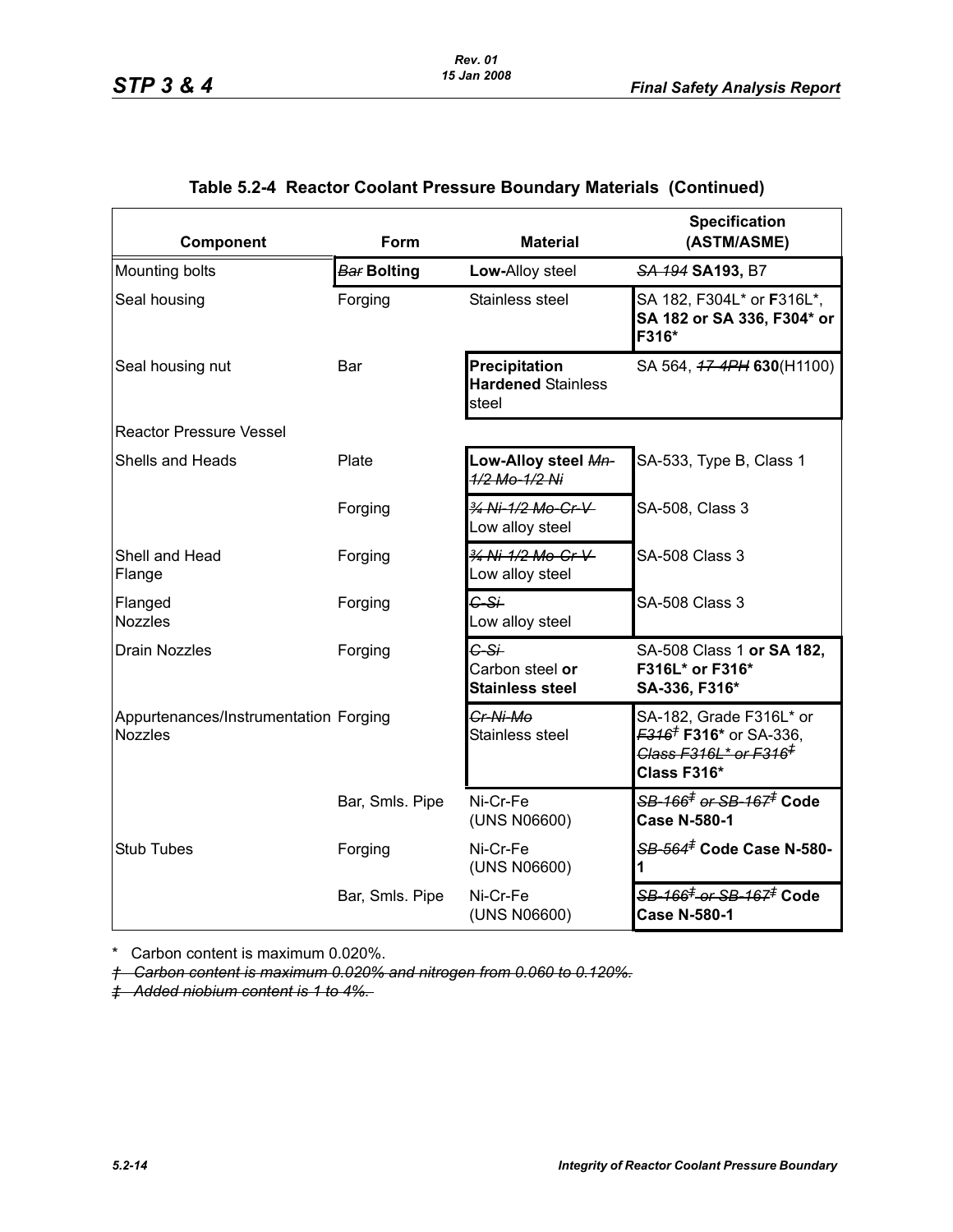|                                   | <b>FW Line Pressure Difference</b>                                    |                                          |                               |                    |                          |                 |                           |                             |                                  |                                  |                          |                           |                                                                  |                          |                              |                 | ×                      |
|-----------------------------------|-----------------------------------------------------------------------|------------------------------------------|-------------------------------|--------------------|--------------------------|-----------------|---------------------------|-----------------------------|----------------------------------|----------------------------------|--------------------------|---------------------------|------------------------------------------------------------------|--------------------------|------------------------------|-----------------|------------------------|
|                                   | F/H Exhaust Air Rad High                                              |                                          |                               |                    |                          |                 |                           |                             |                                  |                                  |                          |                           | $\times$                                                         |                          | $\times$ $\times$            |                 |                        |
|                                   | R/B HVAC Exhaust Air Rad High                                         |                                          |                               |                    |                          |                 |                           |                             |                                  |                                  |                          |                           | ×                                                                |                          | $\times$ $\times$            |                 |                        |
|                                   | HCW Drain Line Radiation High                                         |                                          |                               |                    |                          |                 |                           |                             |                                  | $\times$                         |                          |                           |                                                                  |                          |                              |                 |                        |
|                                   | LCW Drain Line Radiation High                                         |                                          |                               |                    |                          |                 |                           |                             | $\times$                         |                                  |                          |                           |                                                                  |                          |                              |                 |                        |
|                                   | SLCS Pumps Running                                                    |                                          | ×                             |                    |                          |                 |                           |                             |                                  |                                  |                          |                           |                                                                  |                          |                              |                 |                        |
|                                   | CUW Differential Flow High                                            |                                          | $\times$                      |                    |                          |                 |                           |                             |                                  |                                  |                          |                           |                                                                  |                          |                              |                 |                        |
|                                   | CUW Equip Area Temp High                                              |                                          | $\times$                      |                    |                          |                 |                           |                             |                                  |                                  |                          |                           |                                                                  |                          |                              |                 |                        |
| Monitored Process Variables       | RCIC Vent Exhaust Press High                                          |                                          |                               |                    | $\times$                 |                 |                           |                             |                                  |                                  |                          |                           |                                                                  |                          |                              |                 |                        |
|                                   | RCIC SL Flow Rate High                                                |                                          |                               |                    | $\times$                 |                 |                           |                             |                                  |                                  |                          |                           |                                                                  |                          |                              |                 |                        |
|                                   | <b>RCIC SL Pressure Low</b>                                           |                                          |                               |                    | $\times$                 |                 |                           |                             |                                  |                                  |                          |                           |                                                                  |                          |                              |                 |                        |
|                                   | RCIC Equip Area Temp High                                             |                                          |                               |                    | $\times$                 |                 |                           |                             |                                  |                                  |                          |                           |                                                                  |                          |                              |                 |                        |
|                                   | RHR Equip Area Temp High                                              |                                          |                               | $\times$           |                          |                 |                           |                             |                                  |                                  |                          |                           |                                                                  |                          |                              |                 |                        |
|                                   | Drywell Pressure High                                                 |                                          |                               |                    |                          |                 |                           |                             |                                  |                                  |                          |                           | $\times \times \times \times \times \times \times \times \times$ |                          | $\times$ $\times$            |                 | ×                      |
|                                   | Main Condenser Vacuum Low                                             |                                          |                               |                    |                          |                 |                           |                             |                                  |                                  |                          |                           |                                                                  |                          |                              |                 |                        |
|                                   | dgiH qmaT .dmA senA enidnuT  X                                        |                                          |                               |                    |                          |                 |                           |                             |                                  |                                  |                          |                           |                                                                  |                          |                              |                 |                        |
|                                   | A MSL Tunnel Amb Homp High                                            |                                          |                               |                    |                          |                 |                           |                             |                                  |                                  |                          |                           |                                                                  |                          |                              |                 |                        |
| ontrol and Isolation Function vs. | <b>All MSL Radiation High</b>                                         |                                          |                               |                    |                          |                 |                           |                             |                                  |                                  |                          |                           |                                                                  |                          |                              |                 |                        |
|                                   | $\times$ NSL Flow Rate High                                           |                                          |                               |                    |                          |                 |                           |                             |                                  |                                  |                          |                           |                                                                  |                          |                              |                 |                        |
|                                   | Reactor Pressure High                                                 |                                          | $\stackrel{*}{\times} \times$ |                    |                          |                 |                           |                             |                                  |                                  |                          |                           |                                                                  |                          |                              |                 |                        |
|                                   | WOJ seen 9 JS telni enidnuT  X                                        |                                          |                               |                    |                          |                 |                           |                             |                                  |                                  |                          |                           |                                                                  |                          |                              |                 |                        |
| $\mathbf 0$                       | Reactor Water Level Low                                               |                                          | $\overline{C}$                | $\mathbb{C}$       |                          | ن               |                           | ကု                          | ကို                              | $\mathbf{C}$                     | $\overline{\phantom{0}}$ | $\overline{\phantom{0}}$  | ്വ                                                               | $\overline{a}$           | $\overline{c}$               | $\mathfrak{L}$  |                        |
| Table 5.2-6 LDS                   | Variables<br>Monitored<br><b>Isolation Functions</b><br>LDS Control & | <b>MSIVs &amp; MSL Drain Line Valves</b> | CUW Process Lines Isolation   | RHR S/C PCV Valves | RCIC Steamline Isolation | ATIP Withdrawal | DW RAD Sampling Isolation | SPCU Process Line Isolation | DW LCW Sump Drain Line Isolation | DW HCW Sump Drain Line Isolation | RCW PCV Valves Isolation | HNCW PCV Valves Isolation | AC System P&V Valves Isolation                                   | FCS PCV Valves Isolation | R/B HVAC Air Ducts Isolation | SGTS Initiation | Condensate Pump Trip** |

*Rev. 01 15 Jan 2008*

\* Head spray valve only<br>\*\* Both signals must be present *Head spray valve only* \*\***Both signals must be present**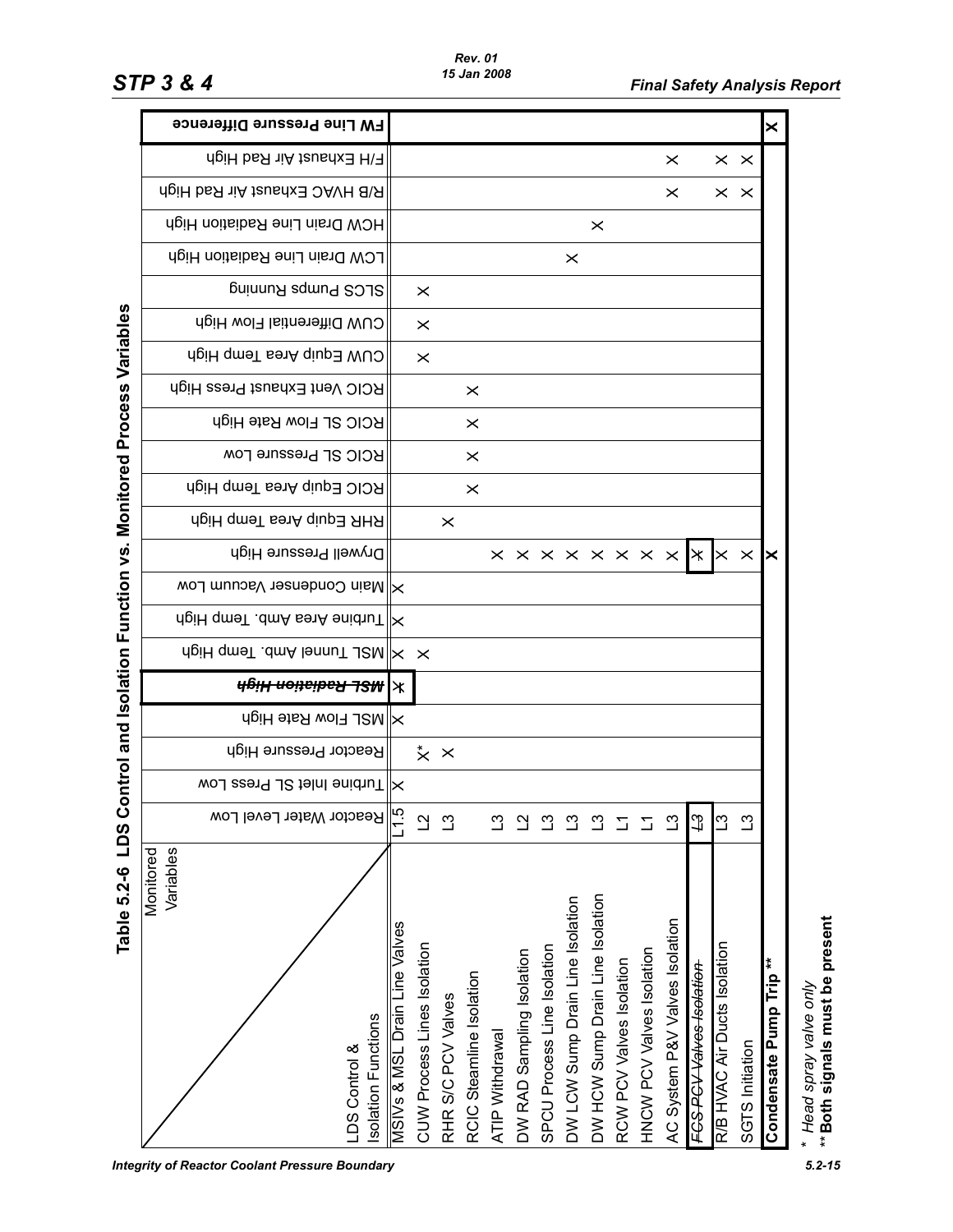| Leakage Source                            | <b>Wonitored Plant</b><br>Variable<br>Location |                       | $\sum_{i=1}^{n}$<br>Reactor Vessel Water Level | Drywell Pressure High   | DW Floor Drain Sump High Flow | DW Equip Drain Sump High Flow | DW Fission Products Radiation High | Drywell Temperature High | SRV Discharge Line Temperature High | Vessel Head Flange Seal Pressure High | RB Eq/FI Drain Sump High Flow | DW Air Cooler Condensate Flow High | MSL or RCIC Steamline Flow High    | MSL Tunnel or TB Ambient Area Temp High | Equip Areas Ambient or Diff Temp High | CUW Differential Flow High | <del>MSL Tunnel Radiation High</del> | Inter-System Leakage (Radiation) High | Feedwater Line Differential Pressure High |
|-------------------------------------------|------------------------------------------------|-----------------------|------------------------------------------------|-------------------------|-------------------------------|-------------------------------|------------------------------------|--------------------------|-------------------------------------|---------------------------------------|-------------------------------|------------------------------------|------------------------------------|-----------------------------------------|---------------------------------------|----------------------------|--------------------------------------|---------------------------------------|-------------------------------------------|
| <b>Main Steamlines</b>                    |                                                | $\bigcirc$            | $\pmb{\times}$<br>$\pmb{\mathsf{X}}$           | $\overline{\textsf{x}}$ | $\overline{\mathsf{x}}$       |                               | $\overline{\textsf{x}}$            | $\overline{\textsf{x}}$  | $\overline{\mathsf{x}}$             |                                       | X                             | $\overline{\mathsf{x}}$            | $\overline{\mathsf{x}}$<br>X       | X                                       | $\pmb{\times}$                        |                            | $\star$                              |                                       |                                           |
| <b>RCIC Steamline</b>                     | I                                              |                       | $\sf X$<br>$\mathsf{X}$                        | X                       | X                             |                               | X                                  | X                        |                                     |                                       |                               | X                                  | $\pmb{\mathsf{X}}$<br>$\mathsf{x}$ |                                         |                                       |                            |                                      |                                       |                                           |
| <b>RCIC Water</b>                         | I                                              | $\circ$               |                                                |                         |                               |                               |                                    |                          |                                     |                                       | X                             |                                    |                                    |                                         | X                                     |                            |                                      |                                       |                                           |
| <b>RHR Water</b>                          |                                                | $\bigcirc$<br>$\circ$ | X                                              | $\pmb{\times}$          | X                             |                               | X                                  | X                        |                                     |                                       | X<br>X                        | X                                  |                                    |                                         | X<br>X                                |                            |                                      | $\otimes$                             |                                           |
| <b>HPCF Water</b>                         | I                                              |                       | X                                              | X                       | X                             |                               | X                                  | X                        |                                     |                                       |                               | X                                  |                                    |                                         | $\boldsymbol{\mathsf{X}}$             |                            |                                      |                                       |                                           |
| <b>CUW Water</b>                          |                                                | $\circ$               | X                                              | X                       | X                             |                               | X                                  | X                        |                                     |                                       | X                             | X                                  |                                    |                                         |                                       |                            |                                      |                                       |                                           |
| Feedwater                                 |                                                | $\circ$               | Χ<br>$\overline{\mathsf{X}}$                   | $\pmb{\times}$          | X                             |                               | X                                  | X                        |                                     |                                       | X                             | X                                  |                                    | X                                       | $\pmb{\mathsf{X}}$                    | X                          |                                      | $\oslash$                             | $\boldsymbol{\mathsf{X}}$                 |
| Recirc Pump<br><b>Motor Casing</b>        |                                                | $\circ$               |                                                |                         |                               |                               |                                    |                          |                                     |                                       | X                             |                                    |                                    | X                                       |                                       |                            |                                      |                                       | X                                         |
|                                           | T                                              | $\bigcirc$            |                                                | X                       | X                             |                               | X                                  | X                        |                                     |                                       |                               | X                                  |                                    |                                         |                                       |                            |                                      | $\oslash$                             |                                           |
| <b>Reactor Vessel</b><br><b>Head Seal</b> | I                                              |                       |                                                |                         |                               | X                             |                                    |                          |                                     | X                                     |                               |                                    |                                    |                                         |                                       |                            |                                      |                                       |                                           |
| Valve Stem<br>Packing                     | I                                              | $\circ$               |                                                |                         |                               | $\mathsf{X}$                  |                                    |                          |                                     |                                       |                               |                                    |                                    |                                         |                                       |                            |                                      |                                       |                                           |
| Miscellaneous<br>Leaks                    | T                                              | $\circ$               |                                                |                         | X                             |                               |                                    | X                        |                                     |                                       | X                             |                                    |                                    |                                         |                                       |                            |                                      |                                       |                                           |
|                                           |                                                | $\mathsf O$           |                                                |                         |                               |                               |                                    |                          |                                     |                                       | X                             |                                    |                                    |                                         |                                       |                            |                                      | $\oslash$                             |                                           |

**Table 5.2-7 Leakage Sources vs. Monitored Trip Alarms**

*I= Inside Drywell Leakage*

*O= Outside Drywell Leakage*

*X= Reactor coolant leakage in cooling water to RHR Hx, RIP Hx, CUW Non-regen Hx's or to FP cooling Hx.*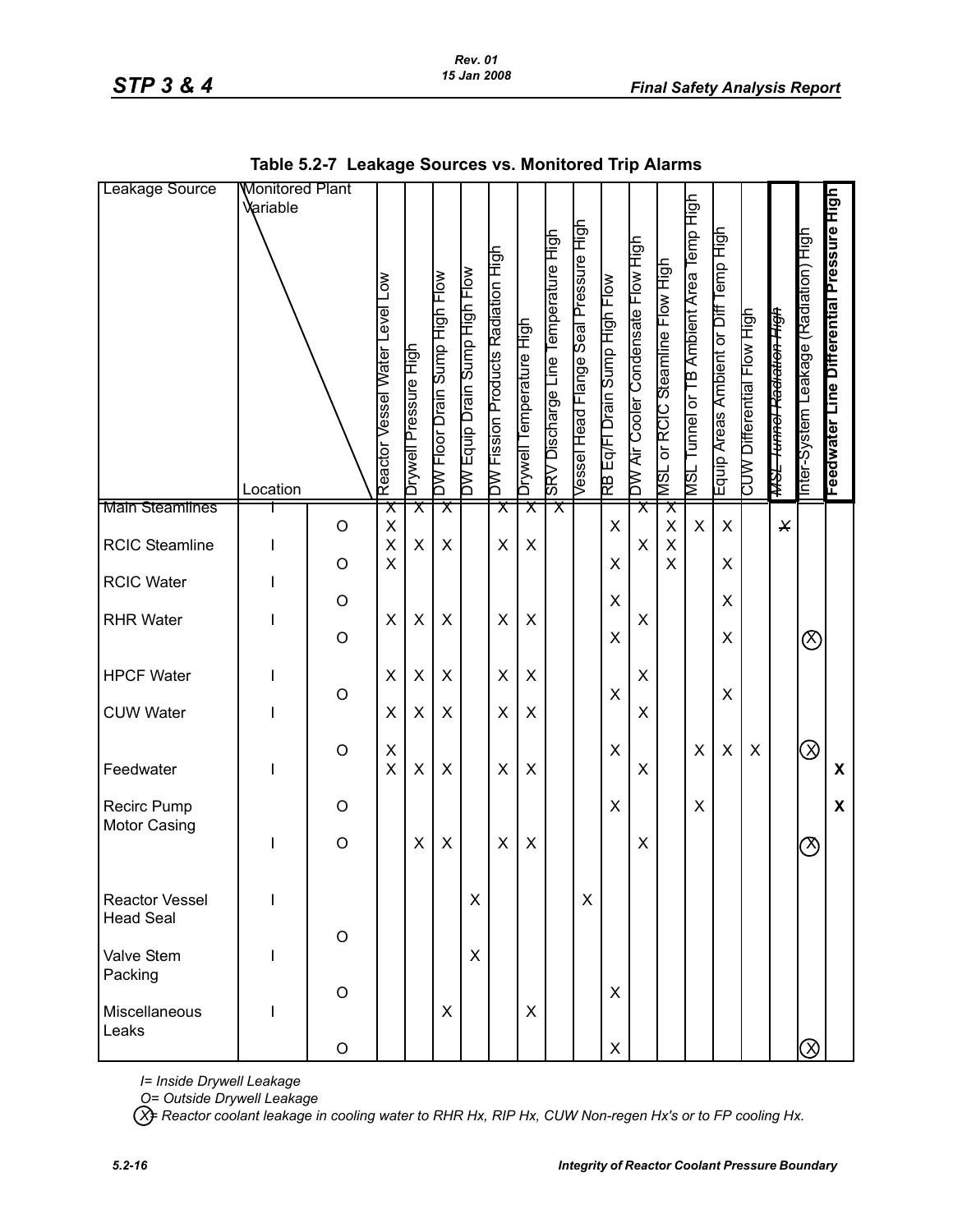### **Table 5.2-9** *Ultrasonic Examination of RPV: Reg. Guide 1.150 Compliance* **NOT USED**